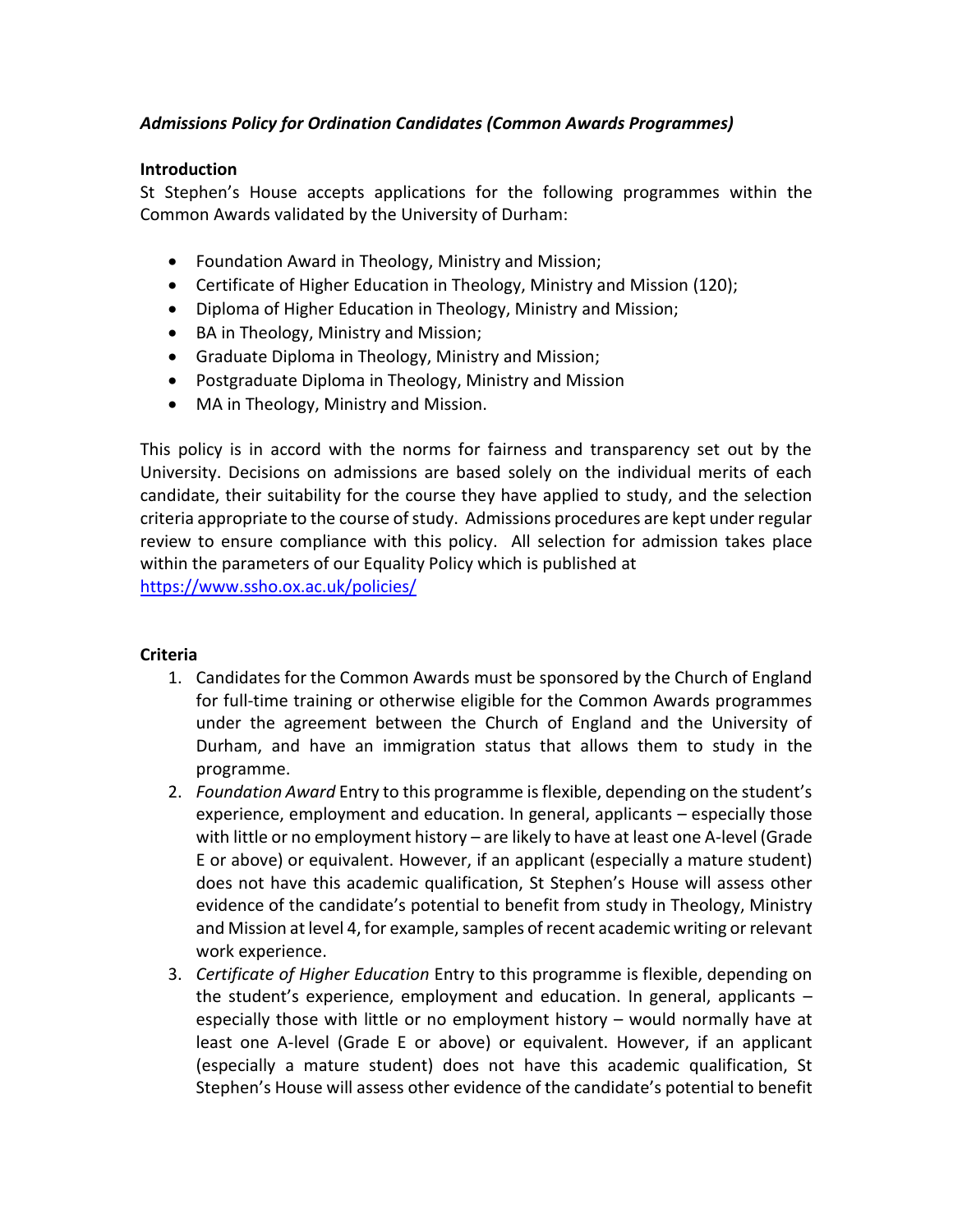from study in Theology, Ministry and Mission at Certificate (HE) level, for example, samples of recent academic writing or relevant work experience. Students who have successfully completed the Foundation Award are eligible to apply to continue to the Certificate.

- *4. Diploma of Higher Education* Entry to the Diploma is flexible, depending on the candidate's experience, employment and education. In general, applicants would normally have at least two A-levels (at Grade E or above) or equivalent qualifications. However, if an applicant (especially a mature student) does not have these academic qualifications, St Stephen's House will assess other evidence of the candidate's potential to benefit from the Diploma (HE), for example, samples of recent academic writing or relevant work experience. Students who have successfully completed the Foundation Award or Certificate HE (120) are eligible to apply to continue to the Diploma (HE).
- 5. *BA in TMM.* Normally entry to the BA requires at least three A-levels (Grade E or above) or equivalent. Graduates in other subjects may enter the BA programme, and students who have completed the Diploma in Theology, Ministry and Mission successfully may be admitted to the final year of the BA programme.
- *6. Graduate Diploma* Normally entry to the Graduate Diploma requires an upper second class Honours degree or equivalent. Graduates in other subjects and students who have completed a Diploma (HE) in theology successfully may enter the Graduate Diploma programme. For non-theology graduates, normally students should have an upper second class honours degree. However, especially for mature students, prior professional experience will be taken into account as well as educational qualifications and other evidence of ability to benefit from the programme such as samples of recent academic writing .
- *7. Postgraduate Diploma and MA in TMM* Normally an upper second class Honours degree or equivalent in a subject relevant to the proposed course of study. Normally students will need a good degree (or other level 6 qualification, such as a Graduate Diploma) in theology, although graduates (classed as first-class or 2:1 honours) in other disciplines with experience of Theology or Religious Studies to at least undergraduate Certificate level (awarded with credit or distinction, or with an overall mark of at least 60%) may also be admitted to the programme.
- 8. Candidates for the Foundation Award, Certificate HE, Diploma HE or BA in TMM for whom English is their second language should have achieved a score of 6.5 in an IELTS examination (with no component under 6.0), or equivalent, if they do not have qualifications at A-level or above where the primary language of instruction was English.
- 9. Candidates for the Graduate Diploma, Postgraduate Diploma or the MA in TMM for whom English is their second language should have achieved a score of 7.0 in an IELTS examination (with no component under 6.5), or equivalent, if they do not have qualifications at A-level or above where the primary language of instruction was English.
- 10. Our policy on Accredited Prior Learning is set out in a separate document.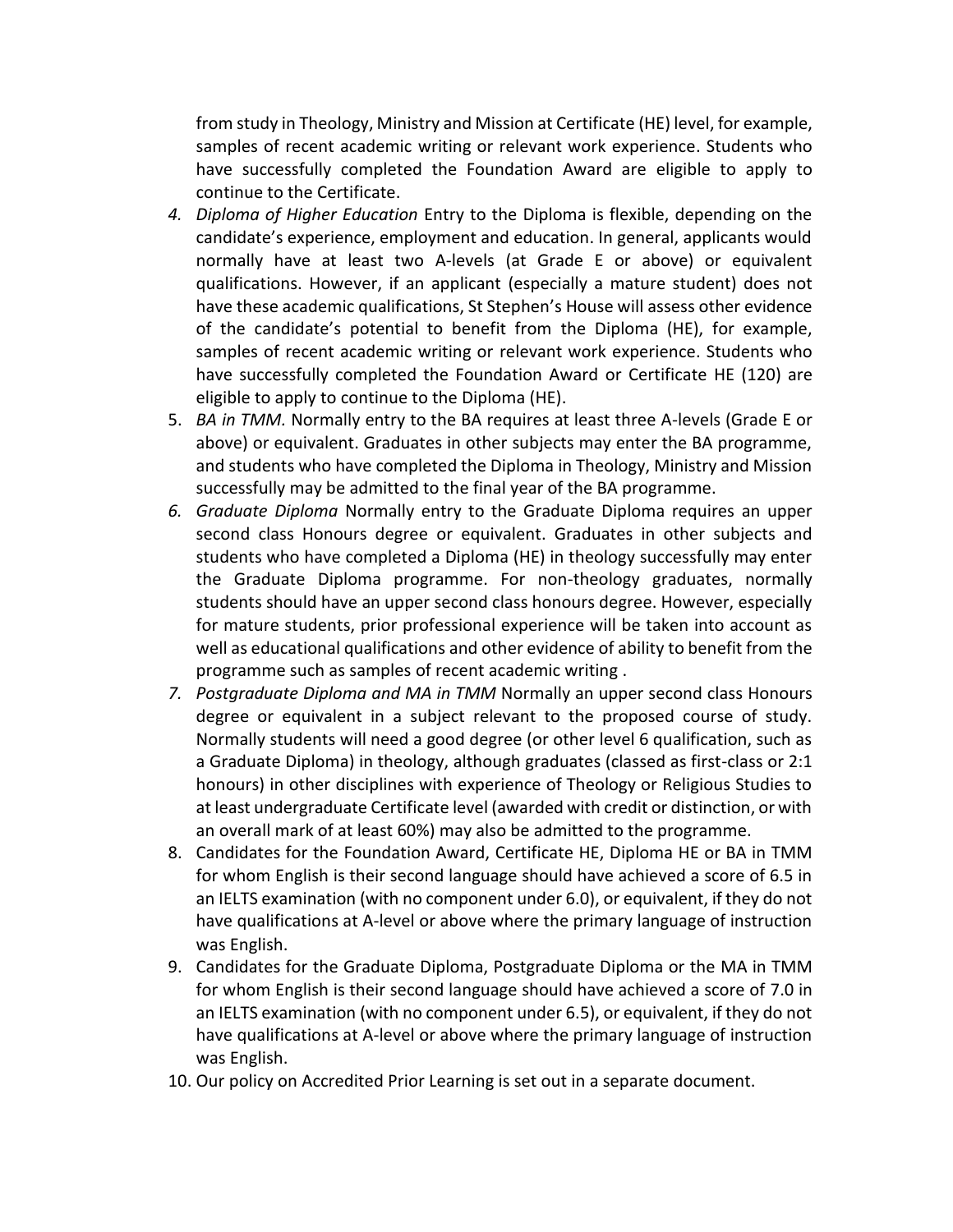11. Where candidates do not meet these entry requirements, their application will be referred to the Common Awards Team at the University of Durham for decision by the Common Awards Management Board (normally by Chair's Action).

### **Process**

- 12. The Admissions Process is managed by the Admissions Secretary under the direction of the Tutor for Admissions for Ordinands.
- 13. Candidates are invited to interview on receipt of their application form.
- 14. Interviews for admission normally take place twice a term (a maximum of four candidates attend at each interview round), but if circumstances require late entrants and special cases are sometimes interviewed outside the usual interview rounds.
- 15. Before the interview the college requests three references normally from the candidate's parish priest, another ordained minister and an occupational or academic referee. These are then available to interviewing staff.
- 16. Candidates arrive at lunchtime on Thursday and leave after lunchtime on Friday, and during their stay candidates normally:
	- a. Attend college worship
	- b. Attend a guest night dinner
	- c. View college accommodation
	- d. Have an interview with the Principal
	- e. Have an interview with the Course Director
- 17. Interviewers record in writing their assessment of the candidate's suitability to study here for the relevant qualification along with a recommendation of acceptance or refusal.
- 18. The Principal is responsible for Admissions decisions under this policy.
- 19. Decision letters are sent to candidates as soon as possible after their interviews.
- 20. Offers to candidates seeking the sponsorship of a bishop are conditional if the candidate has not yet received notification of the bishop's decision on the recommendation of the Bishops' Advisory Panel.
- 21. Decisions are reported to the next formal Staff Meeting.

# **Feedback**

22. Feedback will only be given on written request to the Admissions Secretary, when it will be provided generally either by email or in writing in as timely a fashion as possible.

# **Staff Training**

23. Normally St Stephen's staff involved in interviewing will have training provided by the Oxford Learning Institute and/or have been mentored by the Senior Tutor.